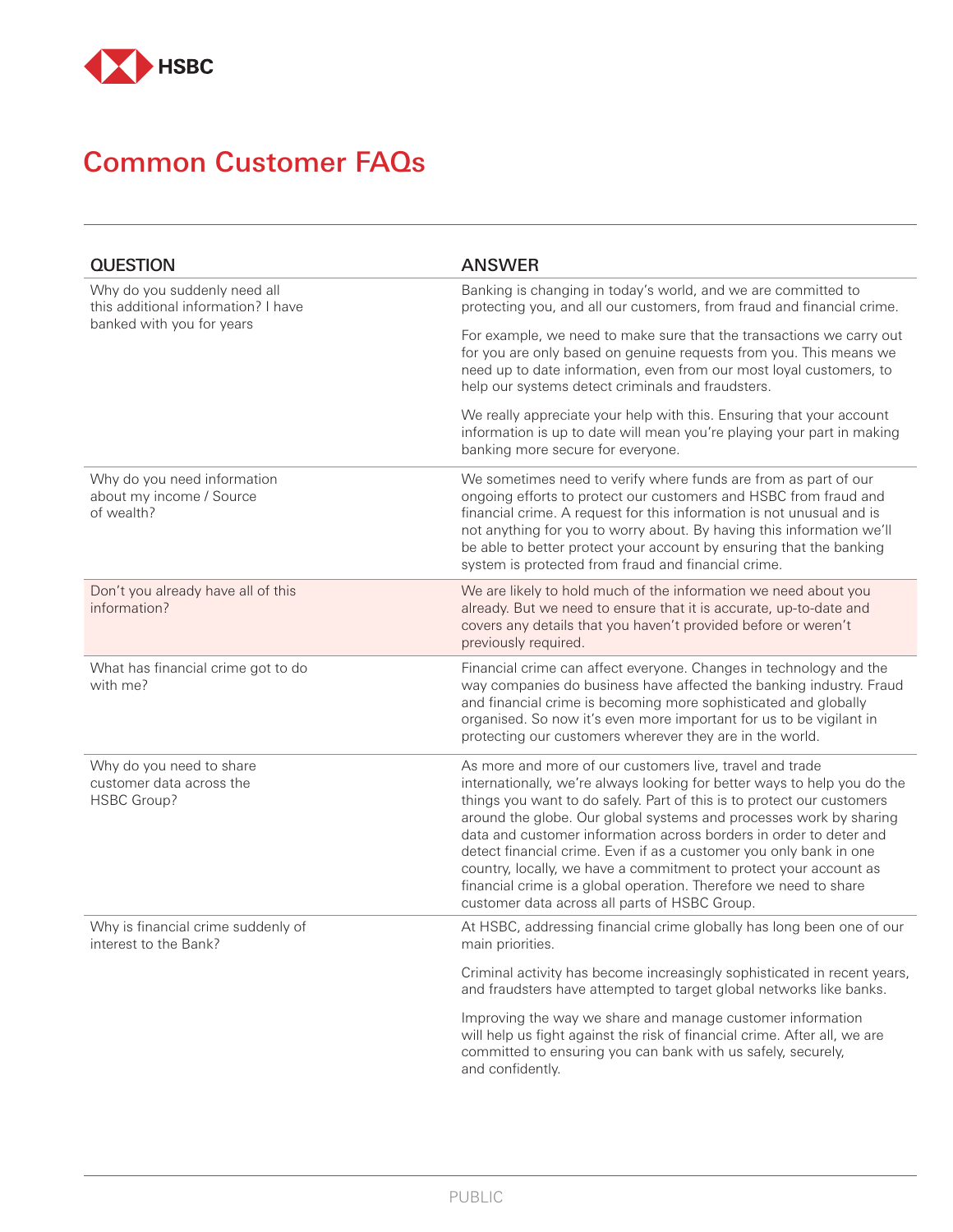| <b>QUESTION</b>                                                                                                                                                                     | <b>ANSWER</b>                                                                                                                                                                                                                                                                                                                                                                                                                                                                                                                         |
|-------------------------------------------------------------------------------------------------------------------------------------------------------------------------------------|---------------------------------------------------------------------------------------------------------------------------------------------------------------------------------------------------------------------------------------------------------------------------------------------------------------------------------------------------------------------------------------------------------------------------------------------------------------------------------------------------------------------------------------|
| Is this just for HSBC to avoid<br>getting any more penalties? Am<br>I infringing any laws if I refuse to<br>give this information to you?                                           | Like all banks, we have a legal requirement to show our regulator<br>that we know and understand who our customers are. Regulation<br>in this area has become tighter in recent years as criminal activity<br>has become more organised. We need this information in order to<br>protect you and all of our customers from potential misuse of the<br>financial system.                                                                                                                                                               |
| What happens if I don't agree<br>to the T&Cs? Can I negotiate not<br>to agree some parts of the<br>revised T&Cs?                                                                    | Regrettably we would be unable to continue servicing your banking<br>needs if you do not agree to our Terms & Conditions. Our global<br>systems work by sharing data and customer information across<br>borders in order to deter and detect financial crime. Even if as a<br>customer you only bank in one country, financial crime is often very<br>sophisticated and criminals often operate across geographic borders.<br>As you can appreciate, the Terms and Conditions therefore become<br>something that we cannot negotiate. |
| What will you be doing with<br>my data? How will it be stored<br>and protected?                                                                                                     | We will use this information to protect you, our customers and<br>ourselves against financial crime.                                                                                                                                                                                                                                                                                                                                                                                                                                  |
|                                                                                                                                                                                     | We take our obligation to protect your data very seriously. So all the<br>information you provide will be subject to HSBC Group's data and<br>security standards to ensure its protection.                                                                                                                                                                                                                                                                                                                                            |
|                                                                                                                                                                                     | Finally, I'd like to reassure you that your information will only be used<br>for your protection and will not be passed to any third parties for<br>marketing purposes.                                                                                                                                                                                                                                                                                                                                                               |
| Why are you asking me so many<br>questions today? I have completed<br>this type of transaction many<br>times before.                                                                | I understand, and appreciate that you use HSBC for your banking<br>needs. From time to time, we do need to update our customer records<br>to ensure they are fully current and complete. Having stronger checks<br>will help prevent fraud and other financial crimes. This process should<br>not take very long and should avoid asking you the same questions<br>again next time.                                                                                                                                                   |
| Why does your competitor bank<br>across the street not ask for all this<br>information? They can open and<br>service my accounts immediately,<br>while you take some time to do so. | I'm afraid we cannot comment on other banks, however, we believe<br>we take the protection of our customers from fraud and financial crime<br>very seriously. We want to ensure that we can service your account as<br>effectively as possible, in a safe way that also provides our customers<br>with the best possible protection.                                                                                                                                                                                                  |
| Why do I have to provide all these<br>documents?                                                                                                                                    | There have been a number of regulatory changes recently affecting<br>HSBC and our customers globally. As a result, we need to be able to<br>show our regulator that we know and understand who our customers<br>are and can service our customer's financial needs accordingly.                                                                                                                                                                                                                                                       |
| Why do you have to see my<br>passport?                                                                                                                                              | Standard banking practice requires a government issued photo<br>identification. We apologise for the inconvenience this does cause.                                                                                                                                                                                                                                                                                                                                                                                                   |
| Why do you need to see original<br>copies of my utility bills?                                                                                                                      | Utility bills are considered one of the safest ways of confirming the<br>address details for an individual. We do this as a fraud prevention<br>technique. We recognise the inconvenience of producing original<br>documents, however unfortunately online statements can be<br>manipulated and we need to protect you and your account from<br>potential misuse.                                                                                                                                                                     |